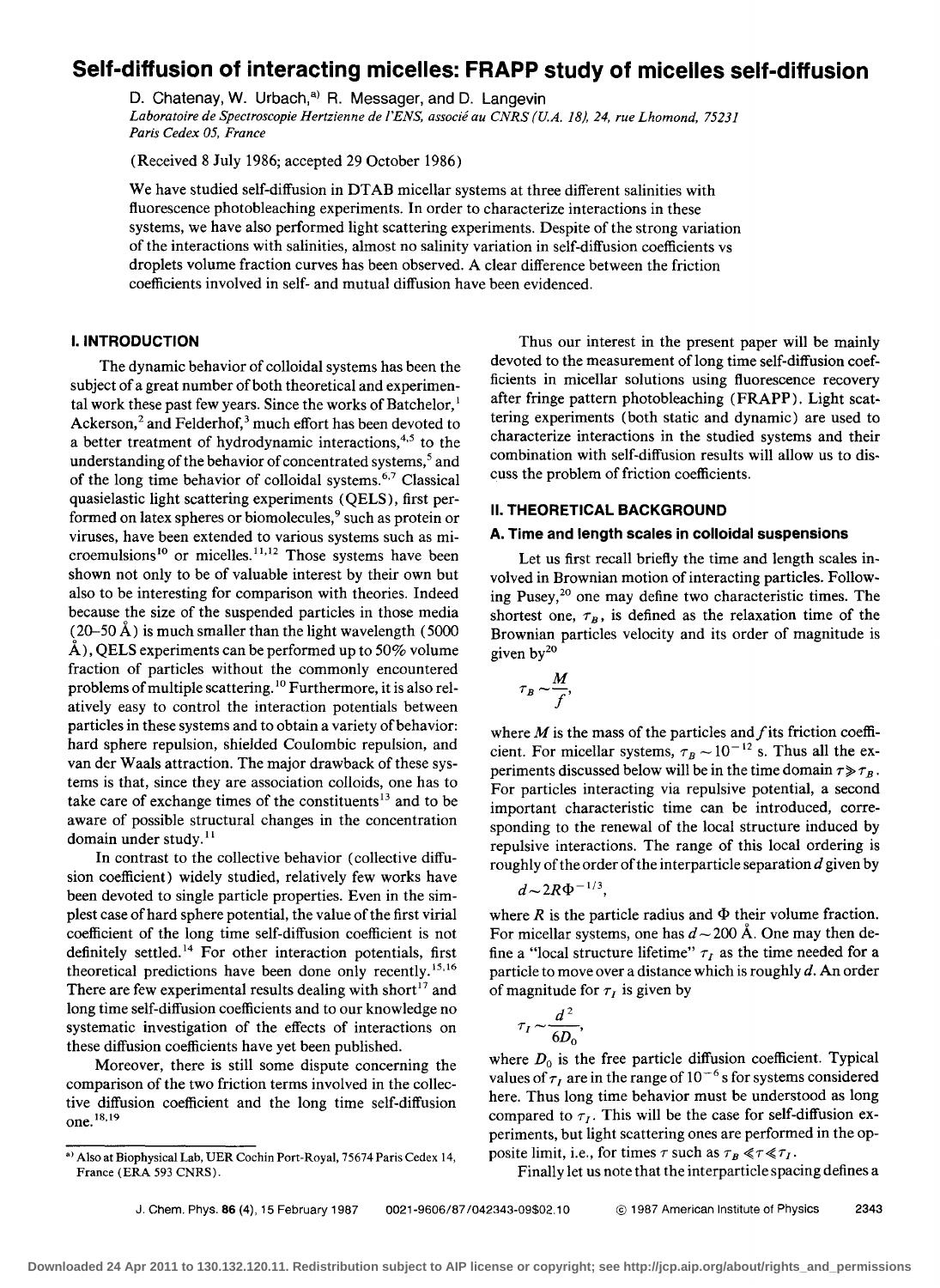wave vector *q\** roughly given by

$$
q^* \sim \frac{1}{d}.
$$

In our case one has  $q^* \sim 10^6$  cm<sup>-1</sup>, so that all optical experiments are performed at  $q \ll q^*$ , i.e., well below the first peak of the structure factor. Thus all the results obtained are in the limit  $q\rightarrow 0$ .

## B. Light scattering experiments

# 1. Static scattering

In the case of identical particles, the excess scattered light is proportional<sup>21</sup> to  $P(q) S(q)$ , where  $P(q)$  is the particle form factor and  $S(q)$  the time average structure factor of the solution defined by

$$
S(q) = 1 + 4\pi \rho \int_0^{\infty} r^2 [g(r) - 1] \frac{\sin qr}{qr} dr
$$

with  $\rho$  the number density of particles and  $g$  the radial distribution function. The scattering wave vector *q* is given by

$$
q=\frac{4\pi n}{\lambda}\sin\frac{\theta}{2},
$$

where *n* is the sample refractive index,  $\lambda$  the vacuum light wavelength, and  $\theta$  the scattering angle.

In our case, since typical micellar radii are of order 20 A, we have  $P(q) = 1$ . Having in mind the discussion above about orders of magnitude (see Sec. II A), one may set  $q = 0$ . Thus no anisotropy of the scattered light is observed and static experiments provide a measurement of  $S(0)$ , i.e., the osmotic compressibility of the system.<sup>22</sup> The excess scattered intensity may then be written $^{22}$ 

$$
I(\Phi) = GkT \left(\frac{\partial n}{\partial \Phi}\right)^2 \Phi \left(\frac{\partial \Pi}{\partial \Phi}\right)^{-1},\tag{1}
$$

where  $G$  is an instrumental constant,  $k$  the Boltzmann constant, *T* the absolute temperature, *n* the sample refractive index,  $\Phi$  the volume fraction of the dispersed phase, and  $\Pi$ the osmotic pressure.

Low  $\Phi$  variation of the scattered intensity is used to determine the micelles radii and the first virial coefficient of the osmotic pressure<sup>22</sup>; writing

$$
\Pi = \frac{k}{v} \Phi \left( 1 + \frac{B}{2} \Phi \right),\tag{2}
$$

where  $v = 4\pi/3$  *R*<sup>3</sup> is the micellar volume and *B* the first virial coefficient of  $\pi$ , one gets

$$
\frac{\Phi}{I} = \frac{1}{G} \left( \frac{\partial n}{\partial \Phi} \right)^{-2} \frac{1}{v} (1 + B\Phi). \tag{3}
$$

The first virial coefficient  $B$  is related to the interaction potential  $V(r)$  by

$$
B=\frac{1}{v}\int_0^{\infty}(1-e^{-V(r)/KT})4\pi r^2 dr,
$$

with *r* center to center distance between particles.

For more concentrated solutions, one may also account for the behavior of the scattered intensity using perturbation treatment of the osmotic pressure.<sup>23</sup> This consists in writing the osmotic pressure as the sum of a hard sphere term  $\Pi_{HS}$ 

and a perturbation one,  $\Pi_P$ . The hard sphere term has the form $^{24}$ 

$$
\Pi_{\rm HS} = \frac{kT}{v_{\rm HS}} \Phi_{\rm HS} \left[ 1 + \Phi_{\rm HS} + \Phi_{\rm HS}^2 - \Phi_{\rm HS}^3 \right] / \left[ 1 - \Phi_{\rm HS} \right]^3,
$$

where  $v_{\text{HS}}$  and  $\Phi_{\text{HS}}$  are, respectively, the hard sphere volume and the hard sphere volume fraction. The perturbation term  $\Pi_{P}$  has the form

$$
\Pi_P = \frac{kT}{v} \frac{A}{2} \Phi^2,
$$

where  $A$  is related to the perturbation potential  $V_p$  (added to the hard sphere one) by $^{23}$ 

$$
A=\frac{4\pi}{kT}\frac{1}{v}\int_{2R_{\text{Hs}}}^{\infty}V_P(r)r^2\,dr.
$$

This treatment is valid as long as the interaction potential  $V_p$ is small, i.e.,  $V_P \ll kT$ . Within this treatment, the first virial coefficient of the osmotic pressure becomes

$$
B' = 8\left(\frac{\Phi_{\rm HS}}{\Phi}\right) + A. \tag{4}
$$

We will conclude this chapter with a few words about interaction potentials in micellar systems. Most of the trends observed in light scattering experiments on those systems are accounted for by usual theory for colloid stability<sup>12</sup> (DLVO) theory<sup>25</sup>). This consists in writing the interaction potential  $V_p$  as the sum of two terms: an attractive potential  $V_{\text{vdW}}$  due to van der Waals forces and a repulsive one,  $V_{el}$ , due to shielded Coulombic repulsions. The expression of  $V_{\text{vdw}}$  for the case of two spheres of radius *R* is

$$
V_{\text{vdw}} = -\frac{H}{12} \Big[ (x^2 + 2x)^{-1} + (x + 1)^{-2} + 2 \ln \frac{x^2 + 2x}{(x + 1)^2} \Big],
$$

where *H* is the Hamaker constant and  $x = (r - 2R)/R$ . The electrostatic contribution can be written explicitly if the surface energy of the unit charge  $e\psi_0$  is small compared to  $kT$ (here  $\psi_0$  is the surface potential). In such a case, one has two

limiting expressions for the case of two spheres:  
\n
$$
KR \ll 1, \quad V_{\text{el}}(x) = \frac{q^2 e^2}{2 \in R (1 + KR)^2} \frac{e^{-2KRx}}{1 + x},
$$
\n
$$
KR \gg 1, \quad V_{\text{el}}(x) = \frac{\in R \psi_0^2}{2} \ln[1 + e^{-2KRx}],
$$

where  $\in$  is the dielectric constant of the medium surrounding the micelles *qe* their electric charge and  $K$  the Debye-Hückel reciprocal length defined by

 $K = 8\pi c_s e^2 z^2 / \epsilon kT$ 

with  $c_s$  concentration of ionic species in solution (ions/ cm3) and *z* the valence of these species.

#### 2. Dynamic light scattering

These experiments provide a measurement of the modulus of the normalized scattered electrical field corrrelation function  $|g^1(q,\tau)|$  given by<sup>20</sup>

$$
|g^{1}(q,\tau)| = \frac{F(q,\tau)}{S(q)},
$$
\n(5)

#### J. Chern. Phys., Vol. 86, No.4, 15 February 1987

**Downloaded 24 Apr 2011 to 130.132.120.11. Redistribution subject to AIP license or copyright; see http://jcp.aip.org/about/rights\_and\_permissions**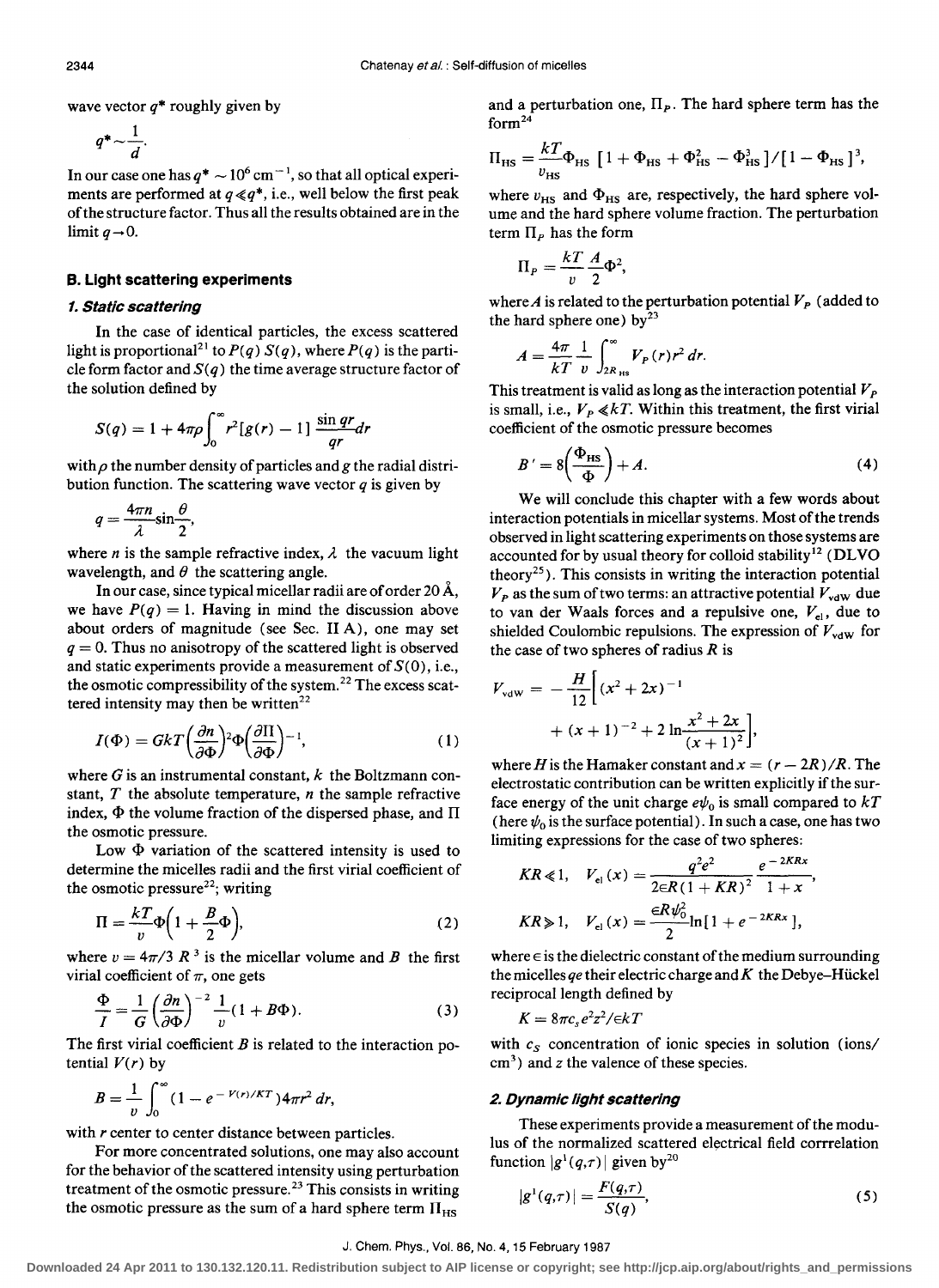where  $F(q,\tau)$  is the full dynamic structure factor. In the case of N identical spherical particles<sup>20</sup> (whose size is small compared to the light wavelength):

$$
F(q,\tau) = \frac{1}{N} \sum_{j=1}^{N} \sum_{k=1}^{N} \langle e^{i\mathbf{q} \cdot (\mathbf{r}_{j}(t) - \mathbf{r}_{k}(t+\tau))} \rangle
$$
(6)

and

 $F(q,0) = S(q)$ .

Here  $\mathbf{r}_i(t)$  is the position of the center of particle j at time t and the angular brackets indicate an ensemble average.

Depending upon the time and length scales probed by an experiment  $|g'(q,\tau)|$  may take several limiting expressions and lead to the measurements of various diffusion coefficients. We shall briefly review these different situations.

Let us start with the experiments performed at  $q \ll q^*$ . In that case, one may obtain a small time expansion for  $|g^{1}(q,\tau)|^{2}$ :

$$
\ln|g^1(q,\tau)| \sim 1 - D_c q^2 \tau, \quad \tau_B \ll \tau \ll \tau_I,
$$

where  $D_c$  is an effective diffusion coefficient given by<sup>2</sup>

$$
D_c(q) = D_0 \frac{H(q)}{S(q)}.
$$

In this expression,  $D_0$  is the free particle diffusion coefficient and  $H(q)$  represents the contribution of hydrodynamic interactions. Since in our case we have shown that  $q \sim 0$ , we  $obtain<sup>22</sup>$ 

$$
D_c(\Phi) = \frac{V}{f_c(\Phi)} \frac{\partial \Pi}{\partial \Phi'},
$$
 (7)

where  $f_c$  is the friction coefficient which takes into account hydrodynamic interactions. At longer times (i.e.,  $\tau \gg \tau_I$ ), memory effects have to be taken into account<sup>6</sup> and the behavior of  $|g^1(q,\tau)|$  is more complicated.<sup>6,7</sup>

We will now discuss the case  $q \geq q^*$ . Though, as stated above (see Sec. II A), this domain is not accessible by optical experiments in the case of micellar systems, this will provide an homogeneous introduction of self-diffusion coefficients; furthermore, this *q* domain could be easily explored by neutron spin echo experiments. In this domain all cross terms  $(i \neq j)$  vanish in Eq. (6) and  $S(q) = 1$ ; thus, expression (5) for  $|g'(q,\tau)|$  reduces to<sup>8</sup>

$$
|g^1(q,\tau)|=\langle e^{i\mathbf{q}\cdot[\mathbf{r}_i(t)-\mathbf{r}_i(t+\tau)]}\rangle.
$$

This domain probes single particle properties. Once more the existence of two time regimes leads to different behavior of  $|g'(q,\tau)|$  depending upon the comparison between  $\tau$  and  $\tau_I$ . One is thus led to introduce two self-diffusion coefficients<sup>8</sup>: a short time one for  $\tau \ll \tau_I$  and a long time  $D_s$  for  $\tau \gg \tau_I$ . Once more memory effects have to be taken into account to calculate this long time self-diffusion coefficient.

Usually 
$$
D_S
$$
 is expressed<sup>19</sup> under the following form:  
\n
$$
D_S(\Phi) = \frac{kT}{f_s(\Phi)},
$$
\n(8)

where  $f_s$  is a friction coefficient.

Let us now focus on  $D_s$  and  $D_c$  variations with concen-

tration. In the limit of zero volume fraction, one has

$$
\lim_{\Phi \to 0} D_c(\Phi) = \lim_{\Phi \to 0} D_S(\Phi) = D_0 = \frac{kT}{6\pi \eta R_H},
$$
 (9)

where  $\eta$  is the solvent viscosity and  $R_H$  the hydrodynamic radius of the particles. For low  $\Phi$ , one may write

$$
D_c = D_0[1 + \alpha_c \Phi], \qquad (10)
$$

$$
D_s = D_0[1 + \alpha_s \Phi], \qquad (11)
$$

where  $\alpha_c$  and  $\alpha_s$  are the first virial coefficients and contain contributions of both direct and hydrodynamic interactions. In the case of  $D_c$ , this is obvious; indeed from Eqs. (2) and  $(7),$ 

$$
\alpha_c = B - \alpha'_c \tag{12}
$$

with  $\alpha'_{c}$  the first virial coefficient of  $f_{c}$ . Various treatments have been proposed in order to calculate  $\alpha'$ . The more complete were those of Felderhof<sup>3</sup> and Batchelor<sup>1</sup> who obtained  $\alpha'$   $\approx$  6.5 for the case of hard spheres in the low density limit assuming two body hydrodynamic interactions. These authors also gave the analytical formula allowing calculation of  $\alpha'_{c}$  for any type of interaction potentials (see Ref. 10 for application to microemulsions and Ref. 12 for application to micelles). In the case of short ranged potential,  $\alpha_c$  is related to the coefficient  $A$  obtained from the perturbation treatment described in Sec. II B  $1^{10}$ :

$$
a_c \sim 1.5 + \frac{A}{2}.\tag{13}
$$

For more concentrated systems, there recently has been some attempts<sup>26-29</sup> taking into account four-body hydrodynamic interactions, some of them leading to somewhat different value of  $\alpha_c$  for hard spheres.<sup>26</sup>

In the case of the long time self-diffusion, the discussion above about the various forms of  $|g'(q,\tau)|$ , depending upon time and length scales, allows us to expect no strong dependance of  $D_s$  upon direct interaction. Indeed we have seen that in the  $q$  range where  $D<sub>S</sub>$  can be measured, the normalization factor  $S^{-1}(q)$  in expression (5) of  $g<sup>1</sup>$  disappears being equal to 1. In the case of hard spheres, significatively distinct values of  $\alpha_s$  have been calculated (see Refs. 14 and 15 for a review of these values). The problem still seems open. Nevertheless, the authors of Ref. 15 have calculated  $\alpha_s$  for attractive and repulsive potentials within the low density and two-body hydrodynamic approximations. They obtain  $\alpha_s = -2$  for hard spheres and give graphs allowing the determination of  $\alpha_s$  for other types of interactions.

## **III. EXPERIMENTAL RESULTS**

#### **A. Micellar systems**

The surfactant we used for this study is dodecyltrimethylammonium bromide (DTAB) from Aldrich. It was twice recrystallized from ethylacetate prior to use. Molecular weight (M) and partial specific volume<sup>30</sup> ( $\overline{v}$ ) are, respectively,

$$
M = 308.35
$$
 g,

 $\bar{v} = 295.5 \text{ ml/M}.$ 

Solutions were prepared in water at three distinct KBr con-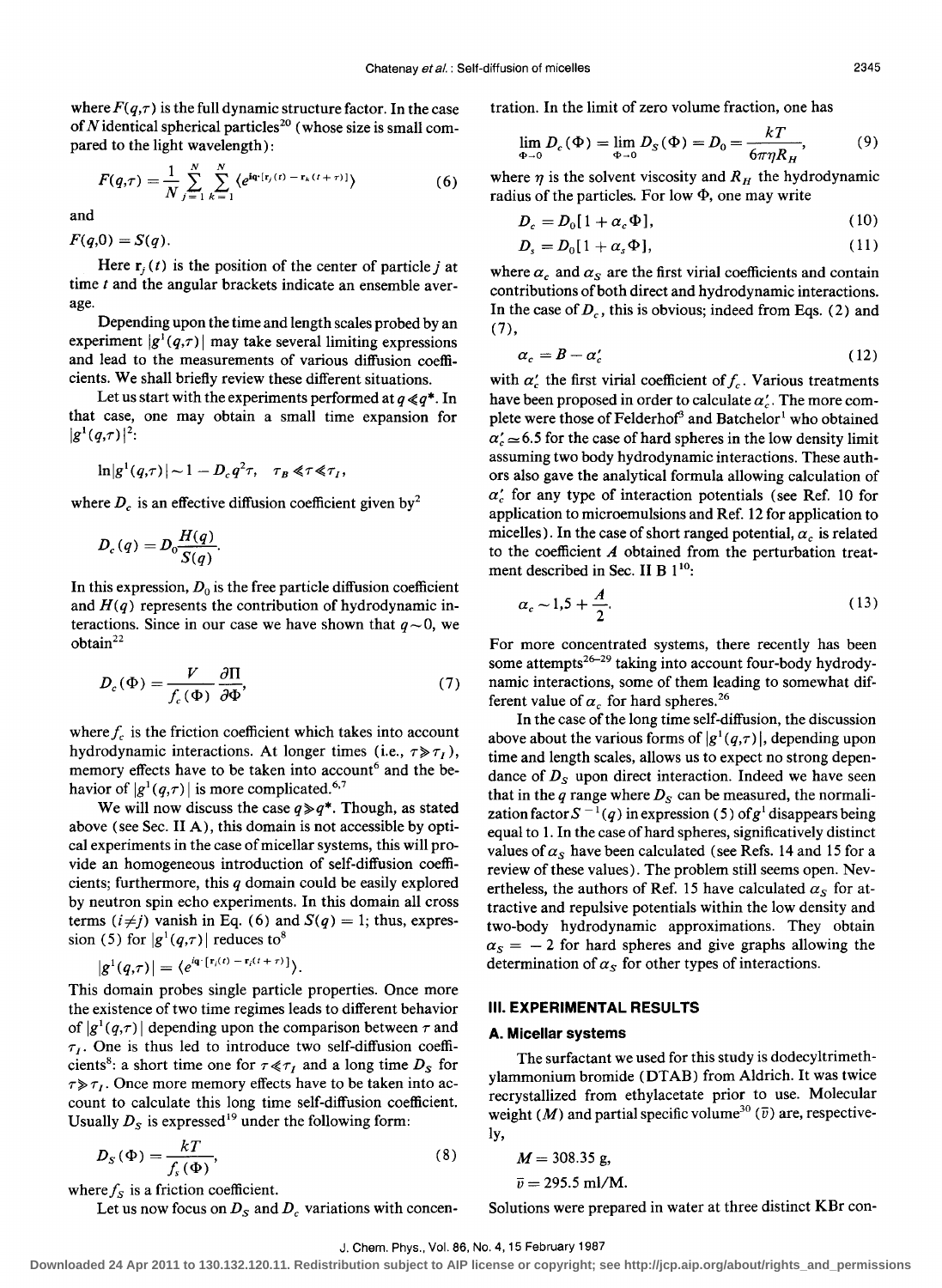centrations: 0.5-0.1-0.01 M. All the experiments were performed at 25 °C (  $+$  0.1 °C).

The micellar volume fraction is then

 $\Phi = 10^{-3} (c - c^*) \times \overline{v},$ 

where *c* is the surfactant concentration  $(M/\ell)$  and  $c^*$  the critical micellar concentration (i.e., the concentration above which surfactant aggregation takes place). For surfactants of the DTAB type (i.e., with a 12 carbon atom chain), typical micelle lifetimes are in the range  $(10^{-1}, 10 \text{ s})$  depending upon surfactant and salt concentrations.<sup>31</sup>

## B. Light scattering experiments

## 1. Static light scattering

All the experiments were performed at scattering angle  $\theta = 90^{\circ}$ . Carbon tetrachloride (CCl<sub>4</sub>) was used as a standard for calibration. For each salinity, the critical micellar concentration was obtained from these static light scattering experiments.<sup>32</sup> We obtained  $c^* \approx 1,6.10^{-3}$  M/ $\ell$  for both 0.5 M and 0.1 M KBr solutions, and  $c^* \approx 17.10^{-3}$  M/ $\ell$  for the 0.01 M KBr one.

For each salinity, the micellar radius *R,* or equivalently the aggregation number  $a$  related to  $R$  by

$$
\frac{4\Pi}{3}R^3 = a\frac{\overline{v}}{N}
$$

with  $N$  the Avogadro number, is determined from the plot of  $\Phi/I$  vs  $\Phi$  and extrapolation at  $\Phi = 0$  according to Eq (3). This plot also gives the first virial coefficient of the osmotic pressure  $B$ . The way in which the perturbative treatment discussed in Sec. II B 1. is used, is described in Ref. 23.

The experimental results of scattered intensity measurements are given in Fig. 1. In this figure, the measured intensities are normalized such that  $\Phi/I = 1$  for  $\Phi = 0$ . For 0.5 M and 0.1 M KBr, the continuous lines are obtained from the perturbation treatment described in Sec. II B 1. The agreement with experimental data is obviously excellent. The various quantities obtained from the treatment of static light



FIG. 1. Static light scattering data: scattered intensity I vs volume fraction  $\Phi$  at the three studied KBr concentrations. Data are normalized so that ( $\Phi/$  $I) \rightarrow 1$  for  $\Phi \rightarrow 0$ .  $\Delta:0.5$  M KBr;  $\odot:0.1$  M KBr;  $+:0.01$  M KBr. Continous lines for 0.5 and 0.1 M KBr are the best fits obtained from perturbation treatment. Broken line for 0.01 M KBr is a guide for the eye.

scattering data are given in Table I. We may briefly sum up the obtained results:

( 1) Increase of the aggregation number with salt concentration.

(2) Interactions between micelles are repulsive and the strength of these interactions increases as salt concentration decreases.

(3) The solutions at 0.5 M KBr behave exactly as hard spheres.

TABLE I. Parameters for the DT AB systems investigated in this work for the three distinct KBr concentrations.  $\kappa^{-1}$  is the Debye-Hückel length; *a* the aggregation number; *B* the first virial coefficient of osmotic pressure; and *R* is the mass radius. A is the coefficient related to the osmotic perturbation term;  $R_{HS}$  is the hard sphere radius; and  $B'$  is the first virial coefficient obtained using perturbation treatment.  $D_c^0$  is the cooperative diffusion coefficient value for  $\Phi = 0$ , and *R*  $_H^c$  is the corresponding hydrodynamic radius.  $a^c$  is the first virial coefficient of  $D_c$ .  $D_s^o$  is self-diffusion coefficient at  $\Phi = 0$ ,  $R_A^S$  the corresponding hydrodynamic radius, and  $\alpha_S$  the first virial coefficient of  $D^s$ .

|                      |                            | STATIC LIGHT SCATTERING      |                 |   |                                         |                   |    | DYNAMIC MEASUREMENTS                               |                                       |            |                                                                |                   |                  |
|----------------------|----------------------------|------------------------------|-----------------|---|-----------------------------------------|-------------------|----|----------------------------------------------------|---------------------------------------|------------|----------------------------------------------------------------|-------------------|------------------|
|                      |                            | LOW.<br>Ф<br><b>BEHAVIOR</b> |                 |   | <b>PERTURBATION</b><br><b>TREATMENT</b> |                   |    | Q.E.L.S.                                           |                                       |            | F.R.A.F.P.P. P.                                                |                   |                  |
| $(K B_r)$<br>[Mol/l] | $K_{-1}$<br>$(\mathbf{A})$ | $\sigma$                     | Ŗ<br>(Å)        | B | A                                       | RHS<br>$(\Delta)$ | B' | $ 10^7x0_c^0 $<br>$ (\text{cm}^2 \text{ s}^{-1}) $ | Rh<br>$(\Delta)$                      | $\alpha_c$ | $10^7$ xD <sub>s</sub><br>$(cm2. s-1)$                         | RĤ<br>$(\Lambda)$ | $\alpha_{s}$     |
| 0.01                 | 30                         |                              | 43±4 17±5 119   |   |                                         |                   |    |                                                    |                                       |            | $10.3 \pm .2$ 23.6 ± 4                                         |                   | $1 - 5.2 \pm .3$ |
| 0.1                  | 10                         |                              | 172±7 203±1  36 |   |                                         |                   |    |                                                    |                                       |            | $24.4$ 21.1 33.4 10.7 ± .5 22.8 ± 1 10 ± 1 10.4 ± .2 23.4 ± .4 |                   | $-3.6 \pm .3$    |
| 0.5                  | 4                          |                              | 76±7 20.7±1     | 8 | 0                                       | 20.7              | 8  |                                                    | $10.7 \pm .5$ 22.8 $\pm$ 1 0 $\pm .5$ |            | $10.4 \pm 2$   23.4 $\pm$ .4   -3.6 $\pm$ .3                   |                   |                  |

#### J. Chem. Phys., Vol. 86, No.4, 15 February 1987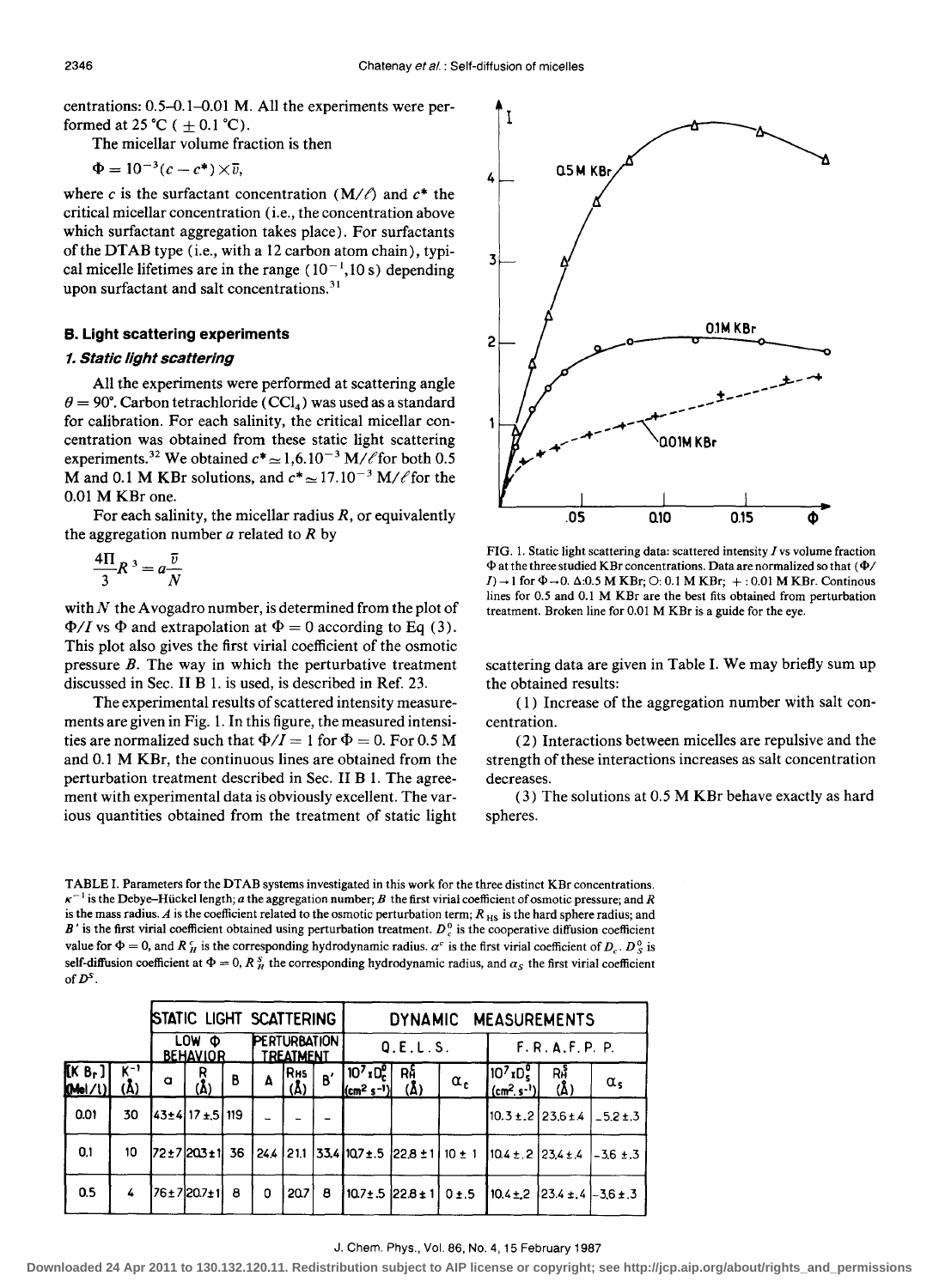The perturbative treatment is no longer valid in the case of 0.01 M KBr because repulsive interactions are too strong. The corresponding line in Fig. 1 is only a guide for the eye.

### **2. Dynamic light scattering**

Dynamic light scattering experiments were performed at three scattering angles ( $\theta = 90^{\circ}$ , 45°, 30°) in order to check the  $q^{-2}$  dependence of the initial decay time of the scattered electrical field correlation function. We have used a laboratory built autocorrelator. The autocorrelation function is measured in 105 points grouped in four zones with different sampling times. This allows us the precise determination of both the short time and asymptotic behavior  $(\tau \rightarrow \infty)$  of the autocorrelation function in the same run. Cumulant methods $33$  were used to analyze the short time behavior. Typical decay times are in the range of the microsecond.<sup>34</sup> In view of the micellar lifetimes given above, micelles may be considered as permanent spheres for these experiments.

In Fig. 2, we have plotted the measured values of  $D<sub>c</sub>$  vs  $\Phi$  for the three studied KBr concentrations. The infinite dilution values of  $D_c$  ( $D_c^0$ ), hydrodynamic radii ( $R_H^c$ ), and first virial coefficients of  $D_c$  ( $\alpha_c$ ) are given in Table I for 0.5 M and 0.1 M KBr only; in the case of 0.01 KBr, because of the steep increase of  $D_c$  vs  $\Phi$ , the determination of these values would have been much too imprecise.

For each salinity, the polydispersity index deduced from cumulant method stays low ( $\sim$  5%) in the whole studied concentration range. This confirms previous results<sup>38,41</sup> which have shown that the width of the size distribution curve is fairly small; from the data of Ref. 41, one may estimate that the relative dispersion of micelles radii is about  $4\%$ (this is quite comparable to the size dispersion of latex parti $cles<sup>46</sup>$ ).



FIG. 2. QELS data: collective diffusion coefficients  $(D<sub>c</sub>)$  vs volume fraction  $\Phi$ . Symbols are defined in Fig. 1.



FIG. 3. Structure of the fluorescent dye used for self-diffusion experiments. Here we have chosen  $n = 11$ , i.e., the dodecanyl aminofluorescein.

# **C. Self-diffusion experiments**

Since, in the case of micellar systems, optical experiments cannot probe the high-q regime in which self-diffusion coefficients can be obtained from quasielastic light scattering experiments, we have chosen to measure the long time self-diffusion coefficients by tracer diffusion. A very low amount  $(10^{-5} M/\ell)$  of fluorescent dyes (Fig. 3) was added to the solutions. The dye has the same structure as a surfactant molecule: an aliphatic tail and a polar head (here the



FIG. 4. Absorption spectra of the dye shown in Fig. 3. Curve (a) free dyes solubilized in water. Curve (b) dyes solubilized in micellar solution.

#### J. Chem. Phys., Vol. 86, No.4, 15 February 1987

**Downloaded 24 Apr 2011 to 130.132.120.11. Redistribution subject to AIP license or copyright; see http://jcp.aip.org/about/rights\_and\_permissions**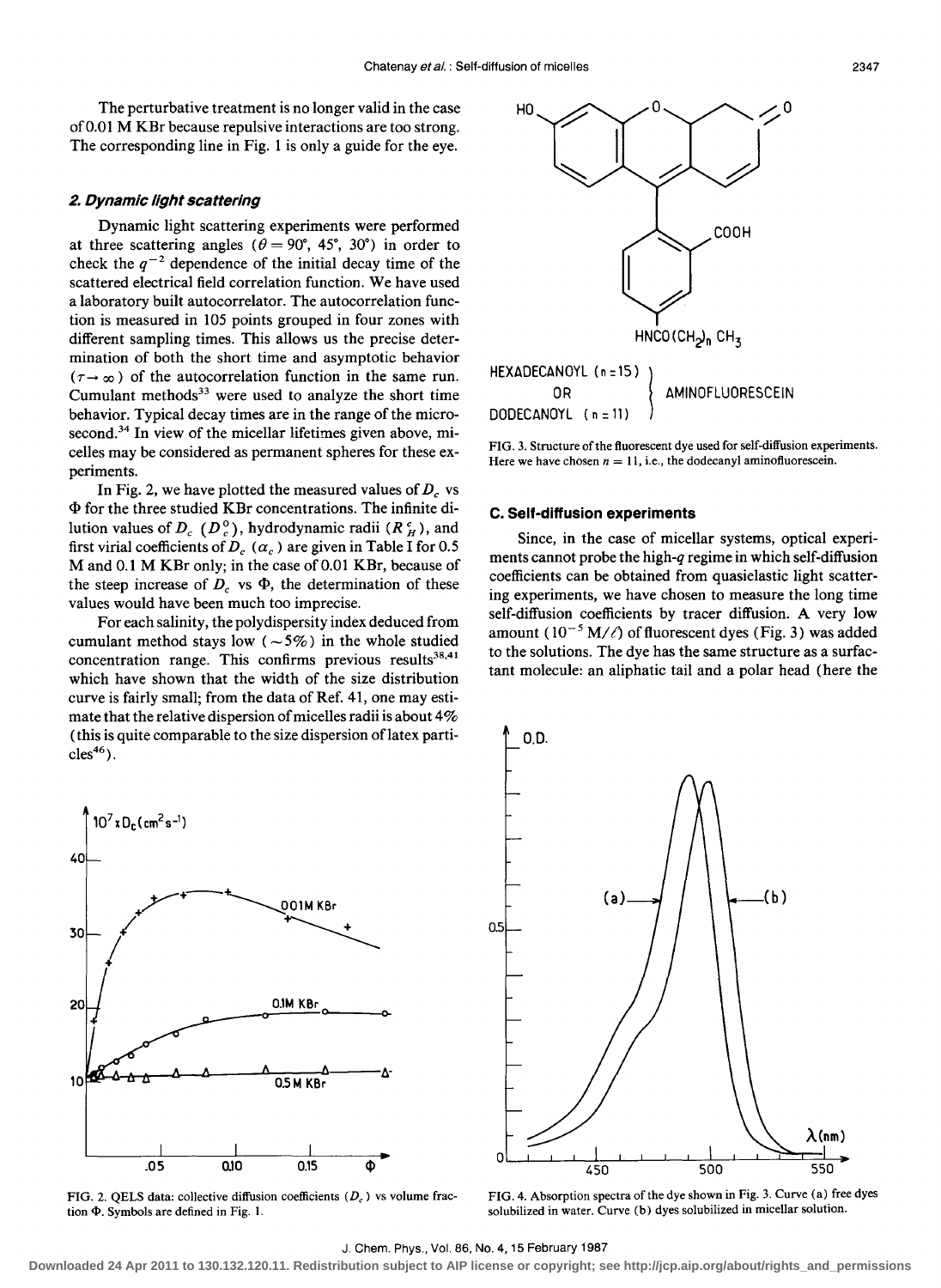fluorescein group). Thus the dye molecule will be linked to micelles; this may be shown by fluorescence measurements. In Fig. 4 we give absorption spectra in two different situations; curve  $(a)$  is obtained in the case of free dyes in water, whereas curve (b) is obtained in presence of micelles. Though the shift of the absorption maximum is difficult to interpret, this clearly shows that, in micellar solutions, the dye is not solubilized as a free monomer but more probably linked to the micelles. This can be further proved by the measurement of the fluorescence steady state anisotropy, *P;*  in the case of free dyes in water, one gets  $P = 0.022$  whereas in the case of micellar solutions we obtain  $P = 0.134$ . This indicates that the dye is strongly immobilized within the micelles. Other evidence will be obtained from self-diffusion experimental results.

The fluorescence of the dye molecules can be destroyed by intense laser illumination. The principle of the experiment is then as follows. In a first step, we illuminate the sample with a high intensity fringe pattern produced by two crossed laser beams: this creates a nonuniform dye concentration distribution, since some of the dye molecules located in the bright fringes are irreversibly destroyed. Then the relaxation of this concentration profile is monitored with the same fringe pattern but of much weaker intensity in order not to keep on bleaching dyes. This monitoring is obtained by simply measuring the fluorescence intensity as a function of time. The long time self-diffusion coefficient is then obtained from the characteristic time  $\tau$  of the fluorescence recovery curve:

$$
D_S=\frac{i^2}{4\pi^2\tau},
$$

where  $i$  is the fringe spacing. In order to increase the signal to noise ratio, we have used a phase modulated interferometer, which produces a modulated fluorescence signal detected by a lock-in amplifier. 35,36 The experimental setup we used is shown in Fig. 5. Diffusion coefficients easily measurable by this method are in the range  $10^{-10}$  -  $10^{-5}$  cm<sup>2</sup> s<sup>-1</sup>. For each



FIG. 5. Experimental setup used for self-diffusion experiments. The laser is an argon ion laser.  $L_1$  and  $L_2$ : glass plates producing the two beams of unequal intensities. C: chopper.  $M_1$  and  $M_2$ : mirrors. P.Z.T.: piezoelectric stack. S.M.: spherical mirror. L: high aperture lens. S: sample. F: filter centered at the fluorescence wavelength. S: shutter. LI.A.: lock-in amplifier. M.C.A.: multichannel analyzer.



FIG. 6. Typical self-diffusion experimental results. The continuous line is the experimental curve obtained after averaging. The rise time is due to the lock-in amplifier time constant. Dots are obtained from fit of the experimental to a single exponentiaL In insert, we show the reciprocal recovery time  $\tau^{-1}$  vs  $q^2 = (2\pi/i)^2$ .

sample, we performed three experiments at different values of the interfringe spacing (in the range  $10-100 \mu m$ ) in order to check the  $i^2$  dependence of the fluorescence recovery characteristic time. Typical experimental results are given in Fig. 6. Each recovery curve was then fitted with a single exponential. This indicates that polydispersity effects are small as stated above. Before we give the results of these experiments, it is worthwhile to discuss in details the effects of dye exchanges between micelles on self-diffusion measurements, First of all a dye molecule can be exchanged between two colliding micelles; obviously this cannot affect self-diffusion measurements, A second process, which may affect the measured values of self-diffusion coefficients, is the dye transfer between two micelles through the solvent. Let  $T_R$  be the residence time of a dye in a micelle and  $T<sub>D</sub>$  the time needed in order that the dye diffuses from one micelle to another. Typical value of  $T_R$  for 12 carbon atoms surfactant molecules<sup>41</sup> is 5  $\mu$ s. Assuming micelles are immobile during  $T_D$  (which is justified in view of the respective diffusion coefficient of a monomer,  $D_1 \sim 10^{-5}$  cm<sup>2</sup> s<sup>-1</sup>, and a micelle,  $D_m \sim 10^{-6}$  $cm<sup>2</sup> s<sup>-1</sup>$ ), one gets

$$
T_D=\frac{d^2}{6D_1},
$$

where *d* is the average distance between micelles (see Sec. II A); for  $\Phi \sim 1\%$ , one has  $d \sim 180$  Å and  $T_D \sim 0.05 \mu s$ . Since  $T_R$  and  $T_D$  are much smaller than the characteristic time  $\tau$  of fluorescence recovery, one thus measures an average diffusion coefficient  $\overline{D}$  given by

$$
\overline{D} = \frac{T_R}{T_R + T_D} D_m + \frac{T_D}{T_R + T_D} D_1.
$$

With the orders of magnitude given above for  $T_R$  and  $T_D$  the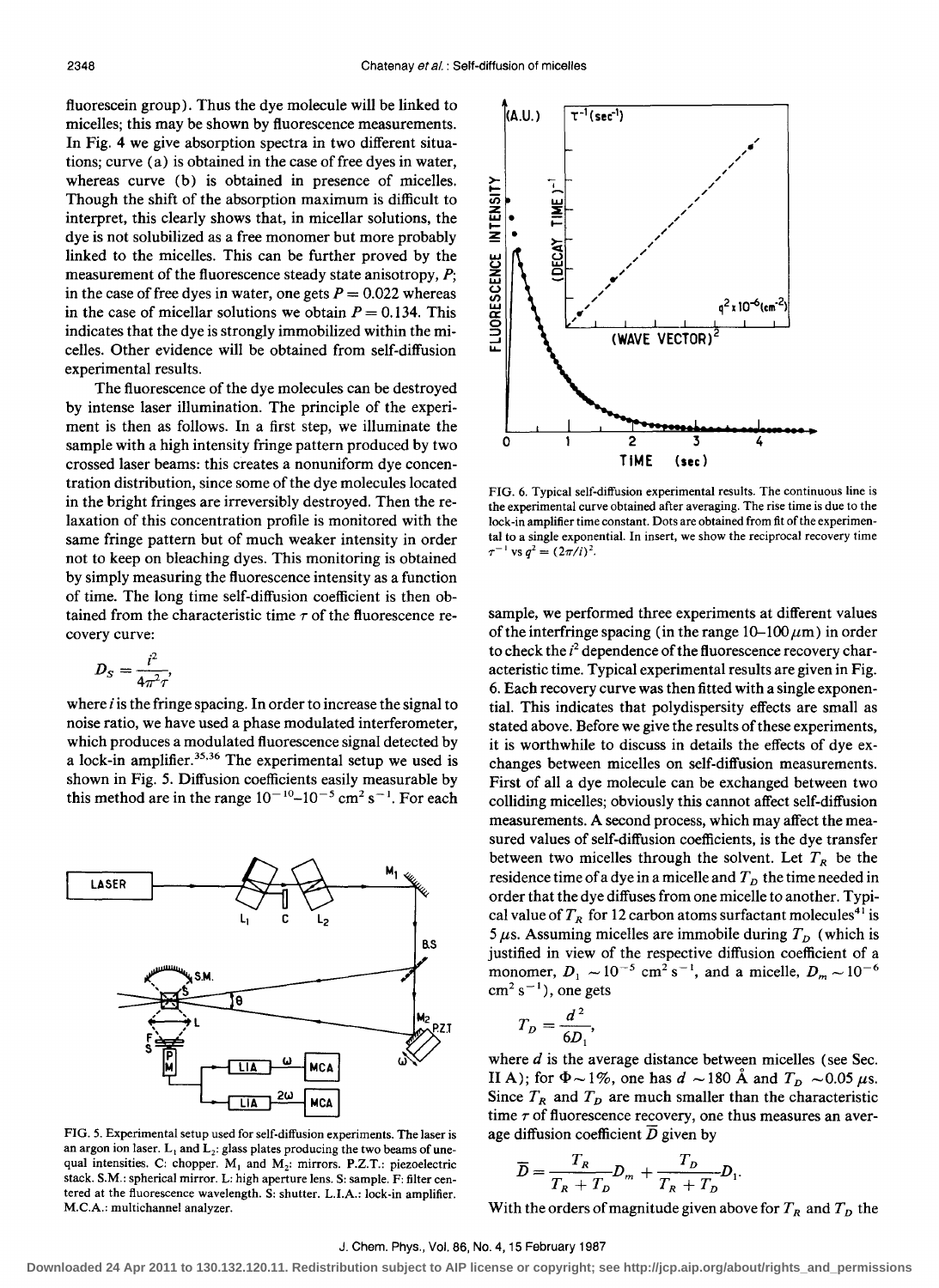

FIG. 7. Self-diffusion data: long time self-diffusion coefficients ( $D_S$ ) vs volume fraction  $\Phi$ . Symbols are defined in Fig. 1.

relative error on the measured value of the self-diffusion coefficient is about 10%. It should be noted that this effect decreases with concentration and will rapidly be of the order of experimental uncertainties (one obtains an error of about 5% for  $\Phi = 3\%$ ). Furthermore the choosen value of  $T_R$  is probably underestimated; indeed the dye is certainly more hydrophobic than the surfactant used here (its solubility in water at 25 °C is less than 5.10<sup>-4</sup> M/ $\ell$ ) and it has been shown that this may increase  $T_R$  by several orders of magnitude.42 The results of self-diffusion experiments strongly support that the error on the measured value of the selfdiffusion coefficients is indeed negligible (see Fig. 7 and Table I). We give in Table I the infinite dilution values of  $D_S (D_S^0)$ , the hydrodynamic radii  $(R_H^{\text{self}})$ , and the first virial coefficients of  $D_s$  ( $\alpha_s$ ) for the three studied KBr concentrations. We observe that the agreement between the infinite dilution values of self and collective  $(D<sub>e</sub><sup>0</sup>)$  diffusion coefficients is quite satisfactory; the above model suggests that the effect of dye exchanges should lead to an overestimation of  $D<sub>S</sub>$  of about 20% for the lowest concentration studied here  $(\Phi \sim 0.5\%)$ . Thus one may conclude that for these experiments, micelles behave like permanent spheres. Incidentally this agreement confirms two other points:

( 1) The dye is effectively linked to the micelles.

(2) As QELS and FRAPP provide two different averages of diffusion coefficients (a number average for  $D<sub>S</sub>$  and a *z* average for  $D_c$ , the polydispersity is really small.

In order to conclude, let us note that for systems very close to the  $c^*$  ( $\Phi \sim 10^{-4}$ ), the fluorescence recovery curves exhibit two relaxation times: A short one which can be attributed to the dye free diffusion (from which we have evaluated  $D_1$ ) and a long one from which one may extract a diffusion coefficient slightly larger than  $D_S^0$  (by about 20%); for such a volume fraction, the above model suggests that one should measure an average diffusion coefficient three times greater than  $D_{s}^{0}$ . Again this clearly shows that we have underestimated  $T_R$  and that the finite residence time of the dye in the micelle has no effect on our results in the volume fraction range studied ( $\Phi \ge 0.5\%$ ).

# **IV. DISCUSSION**

Most of the results presented above are quite general in micellar systems.<sup>12</sup> For instance, we observe an increase in micellar aggregation number with salt concentration. This is fully understood in terms of geometrical models for surfactant aggregation and is accounted for by the decrease of polar heads areas due to the shielding of Coulombic repulsions between these polar heads.<sup>37</sup> It should be noted that for none of the studied salt concentrations we found evidence for structural changes in the explored surfactant concentration range. Since usually the addition of salt promotes micelle elongation, it is sufficient for our purpose to discuss only the case of 0.5 M KBr systems. As announced above (see Sec. II B 2), the polydispersity index stays low ( $\sim$  5%) in the whole studied concentration range; previous studies on the same type of cationic surfactants<sup>38</sup> have shown that micelle elongation is accompanied by a steep increase of the polydispersity index as measured by QELS. Furthermore, static light scattering data are interpreted exactly with a model of monodisperse hard spheres in the whole studied concentration range. This leads to the conclusion that at 0.5 M KBr micelles stay spherical up to 20% volume fraction and that it is also the case at 0.01 M and 0.5 M KBr as stated above about salt effect.

The low  $\Phi$  behavior of both the collective diffusion coefficients and the scattered intensity are also in agreement with previous studies either on DTAB<sup>38</sup> or other surfactants.<sup>12</sup> Nevertheless, previous static light scattering studies were limited to low  $\Phi$ . We have shown here that standard perturbation treatments may be used in order to account for the behavior of more concentrated solutions. This treatment allowed us to confirm low  $\Phi$  data and to show that 0.5 M KBr solutions behave exactly like hard spheres. At this salinity, van der Waals attraction and Coulombic repulsions cancel each other.

In order to discuss the problem of collective and selfdiffusion coefficients first virial, it may be remarked that we found a systematic discrepancy between the values of the mass and hydrodynamic radii ( $R$  and  $R_H$  in Table I). Since all theoretical calculations are done with  $R = R<sub>H</sub>$ , it is not obvious to take into account these discrepancies. Nevertheless, one may introduce an "hydrodynamic volume fraction"  $\Phi_H$  related to  $\Phi$  by

$$
\Phi_H = \Phi \left[ \frac{R_H}{R} \right]^3. \tag{14}
$$

Since the first virial coefficient  $(a_c)$  of  $D_c$  contains two contributions, direct interactions  $(B)$  and hydrodynamic ones  $(\alpha'_c)$ , one is thus led to correct only the contribution of hydrodynamic interactions in order to take into account the discrepancy between R and  $R<sub>H</sub>$ 

Expression (11) of the first virial coefficient of  $D_c$ ,  $\alpha_c$ becomes

$$
\alpha_c = B - \left[\frac{\Phi_H}{\Phi}\right] \alpha_c'.
$$
 (15)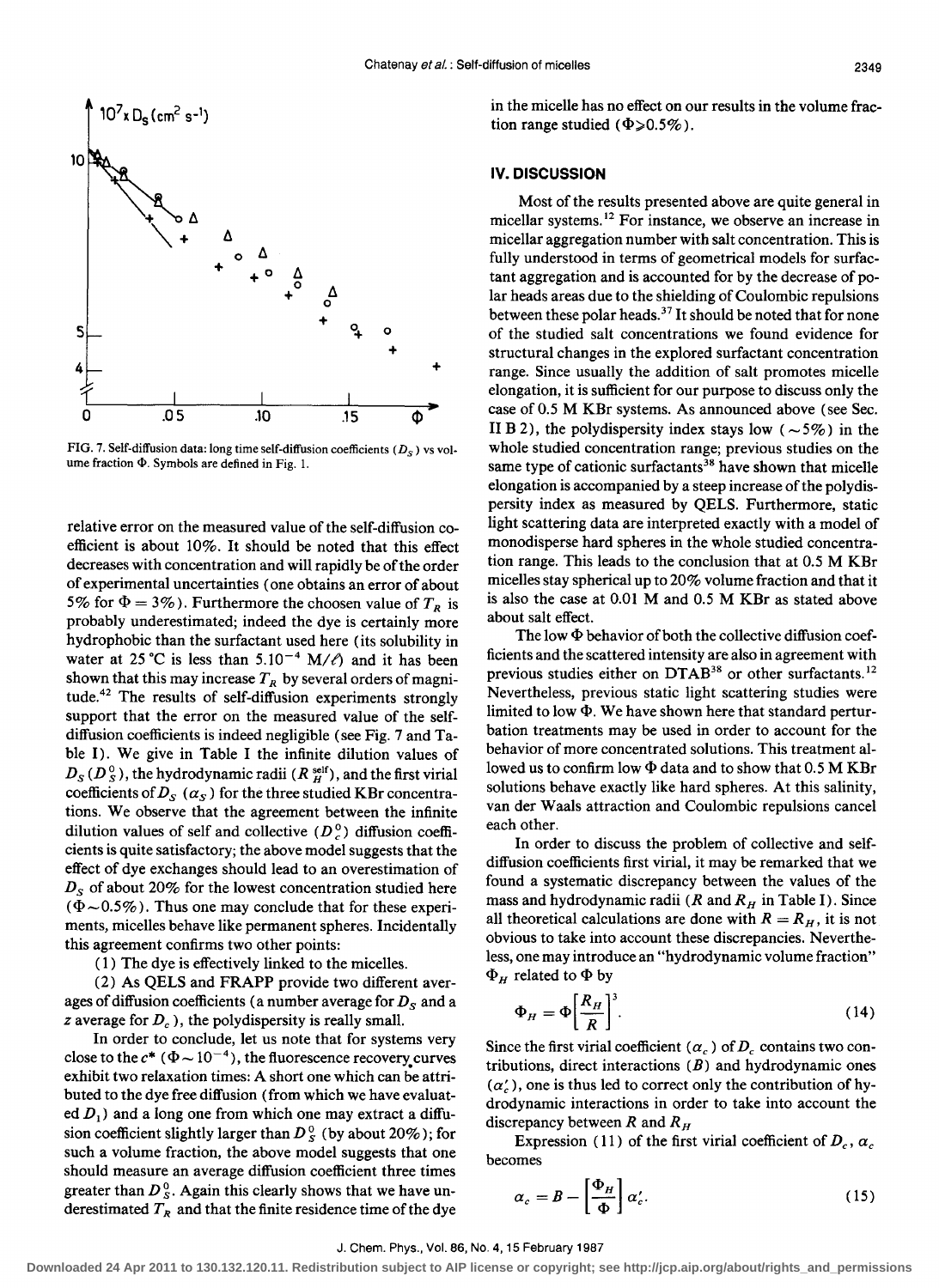Using the values of Batchelor and Felderhof and the experimental results given in Table I for  $R$  and  $R_H$ , one would obtain  $\alpha_c = -0.7$  for hard sphere-like systems, which has to be compared to the value obtained for the 0.5 M KBr systems given in Table I:  $\alpha_c = 0 + 0.5$ . Obviously this treatment is very crude and we will not try to extend this to the other salinities investigated here; nevertheless, such considerations may explain discrepancies between experiments and theoretical predictions. In the case of self-diffusion data, the same considerations lead this time to divide the  $\alpha_s$  given in Table I by  $(\Phi_H/\Phi)$  in order to compare to theoretical results: This leads to  $\alpha_s = -2.5 \pm 0.5$  for 0.5 M KBr,  $\alpha_s = -2.4 + 0.5$  for 0.1 M KBr, and  $\alpha_s = -2 + 0.5$  for 0.01 M KBr. At this point, experimental data do not allow to decide clearly between all predicted values of  $\alpha_s$  but seem to favor those which assume that changes in  $D<sub>S</sub>$  are due to increased friction coefficient,<sup>39</sup> predicting  $\alpha_s = -2.5$  for hard spheres. The examination of Fig. 7 clearly shows that, as expected (see Sec. II B 2),  $D<sub>S</sub>$  does not strongly depend upon direct interactions.

At this point, it is worthwhile to discuss a problem linked to the two friction coefficients  $f_c$  and  $f_s$ , which appear in the definitions (7) and (8) of, respectively, the collective and self-diffusion coefficients. It has often been believed that these two friction coefficients were equal. 18,40 Indeed the author of Ref. 18 suggests that the bulk of available experimental data are in favor of this equality.

If this were true, among the three quantities *I, D<sub>c</sub>* and  $D_s$ , only two would be independent. From Eqs. (1), (7), and (8), one may calculate the ratio

$$
\frac{f_c}{f_S} \propto \frac{D_S}{D_c} \cdot \frac{\Phi}{I}.
$$
\n(16)



FIG. 8. Comparison between collective  $(f_c)$  and self-  $(f_s)$  friction coefficients. Plot of the ratio  $f_c/f_s$  [cf. Eq. (16)] vs volume fraction ( $\Phi$ ). Symbols are defined in Fig. 1.



FIG. 9. Comparison of viscosity and self-diffusion data. Plot of the product  $\eta D_S$  vs volume fraction. Symbols are defined in Fig. 1.

If  $f_c$  and  $f_s$  were equal, this ratio should be independent of  $\Phi$ . Since we have measured, for three distinct systems, the three quantities, it is easy to test this hypothesis. This is done in Fig. 8, where we have plotted  $f_c/f_s$  against  $\Phi$ . Clearly, we definitely do not have  $f_c = f_s$  even for moderately concentrated systems which is in agreement with theoretical predictions. $6,19$ 

Finally, one may also compare the micelles self-diffusion coefficient to the viscosity of the micellar solutions. Indeed it is well known that for simple liquids one has  $\eta D_s$ constant<sup>43</sup> with  $\eta$ , the liquid viscosity, and  $D_s$ , the molecular self-diffusion coefficient. This fact seems to have firm theoretical basis in that case.<sup>44</sup> In Fig. 9, we show the product  $\eta D_s$  for the micellar systems we have studied ( $\eta$  was measured with a capillary viscosimeter) . Obviously, one has the same type of properties in that case too, namely  $\eta D_s$  is constant. This has already been observed in the case of monodisperse latex spheres in water<sup>45</sup> and in some microemulsion systems.<sup>47</sup> It seems that this relation between viscosity and self-diffusion coefficients has received little attention in the case of colloidal suspensions and lacks firm theoretical basis. Nevertheless, this result confirms that colloidal suspensions are really "colloidal liquids" as suggested by their previously studied static and dynamic properties.

## **v. CONCLUSION**

We have presented very complete data on DT AB micellar systems at three different salinities: osmotic compressibility, mutual, and self-diffusion coefficients, as measured with light scattering and fluorescence photobleaching experiments. The data have been fitted with existing theories. Extrapolations to zero droplet volume fraction give masses and hydrodynamic radii. Sizes increase with water salinity as usual. When the water salinity is large enough, scattered light intensity exhibits a peak around droplet volume fractions at 10%. A classical treatment adding small perturbations to a hard sphere potential, proposed by Vrij in the case of microemulsions, has been applied to a micellar system. It gave us the hard sphere radii of the micelles. Hard sphere